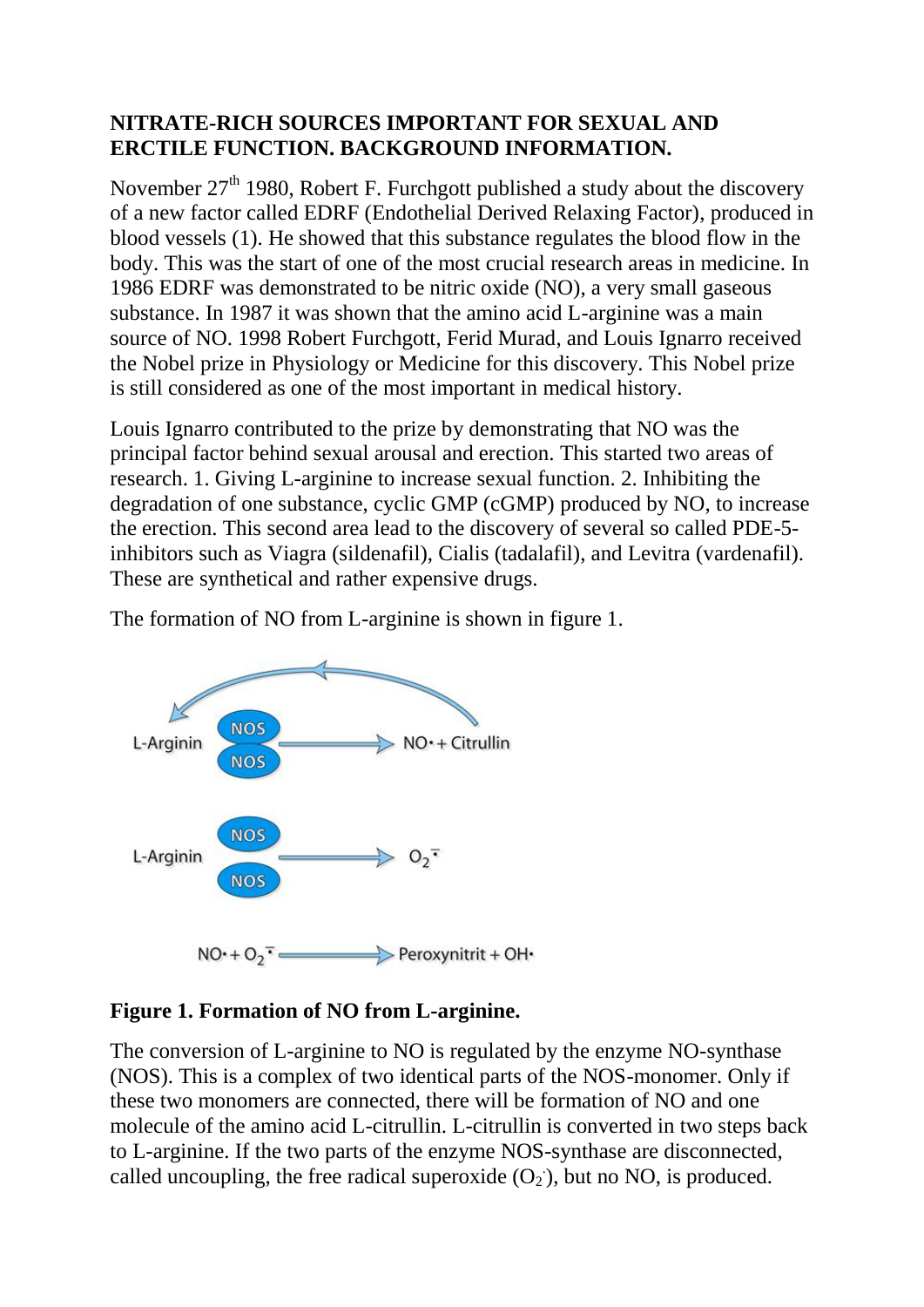This superoxide combines with NO in the area producing a very toxic molecule called peroxynitrite. This substance very strongly inhibit erection and contributes to many cardiovascular disorders.

I was one of the first in the world to launch a food supply with L-arginine, antioxidants such as vitamin C and folic acid, and magnesium. The product was called L-Argiplex and later L-Argplex Men and L-Argiplex Women. In many cases it had good effect on erection and sexual arousal. But there were problems: With increasing age, especially from about 60 years and more, there is a tendency for uncoupling of the NO-synthase (NOS) with no production of NO and no erection. Rather the free radical superoxide  $(O_2)$  is produced. This is of great importance because erectil dysfunction and less sexual arousal are strongly increasing from 60 years of age and more. When giving L-arginin-containing products at these ages this will often have no effects on erection. Rather there will be potentially deletarious effects. The consequence of this is that new natural products are wanted. Formation of NO from nitrate and nitrite is such strong possibility.

In the last five years it has been shown that nitrate and nitrite are very important precursors of NO, expecially if the source is coming from food or juices rich in nitrate (2, 3, 4). Examples are beet juice, spinac, and ruccola. If the source is from salts like sodium nitrate and sodium nitrite, there is a risk of producing nitrosamines, which can be cancerogenous. If the source is from food and juices, this rather protects against cancer.

The formation of NO from nitrate and nitrite in food/juices is shown in figure 2.



**Figure 2. Formation of NO from nitrite and nitrite from the food.**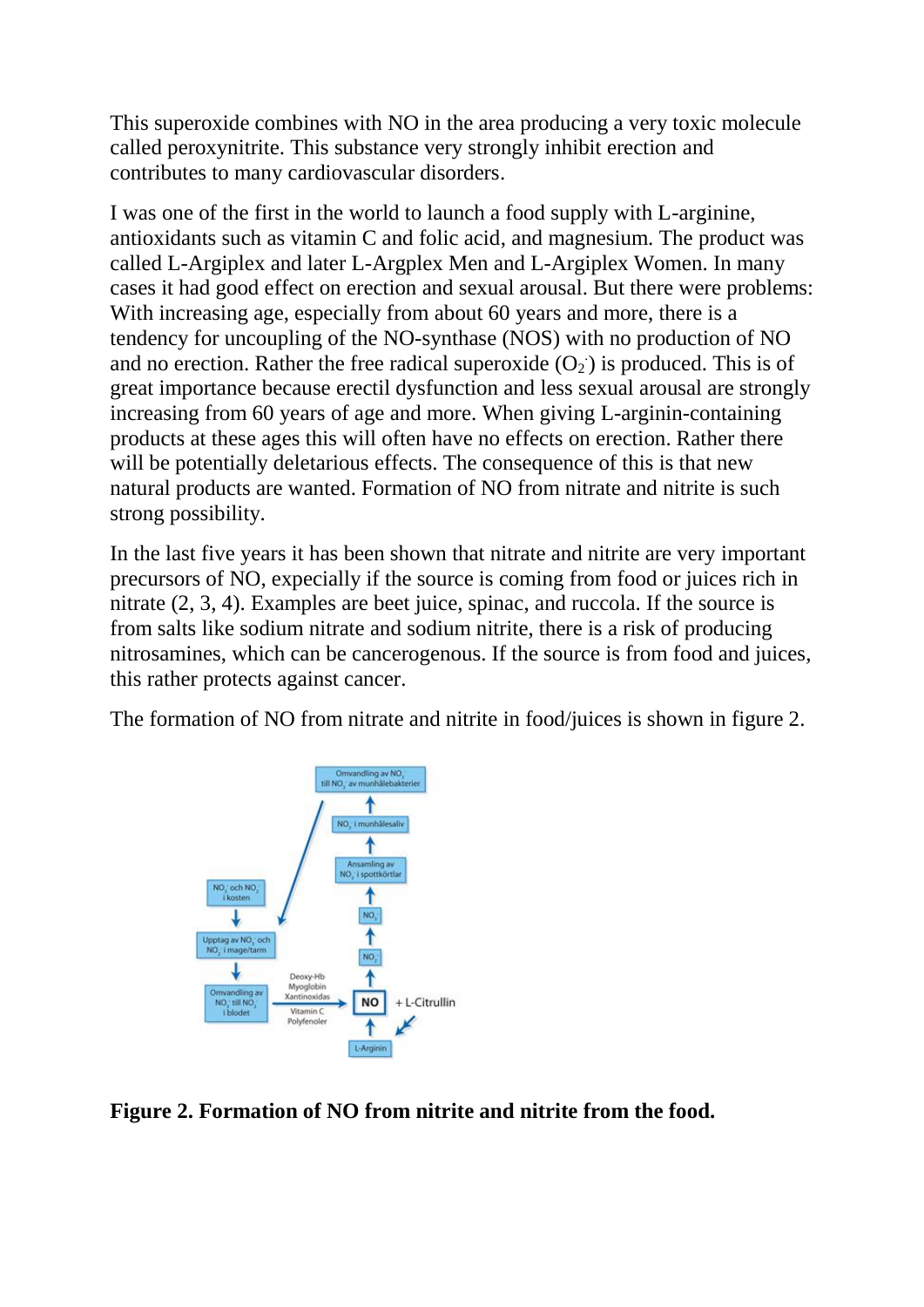This formation is increased by some factors in the body in collaboration with ingested antioxidants (polyphenols and vitamin C). One especially effective type of polyphenol is antioxidants from lingonberry juice (5). The produced NO in the body is first transformed to nitrite and then to nitrate. The nitrate is highly accumulated in the salivary glands. In the mouth, the nitrate in the saliva, is by microorganisms in the mouth, transformed to nitrite, which is swallowed. After it is taken up in the blood NO is again produced.

In contrast to the formation of NO from L-arginine, when NO is formed from nitrate and nitrite in the food and juices, the formation becomes better and better with age, and it is not affected by the above mentioned NOS-uncoupling.

The discovery that nitrate and nitrite in food and juices are very important sources of NO is very recent. It is wellknown that the Mediterranean food is very protective against many diseases. Today the investigators mean that their nitrate and nitrite content is the most important explanation. Especially world leading experts at the Karolinska Institute, Stockholm, such as professors Jon Lundberg and Eddie Weitzberg, have done a lot of research in this area (3, 4).

Nitrate, for instance from beet juice, has in recent years been shown have many positive effects on blood circulation, blood vessel stiffness, blood pressure, mitochondrial function, physical activity, maximal oxygen consumption, muscle strength, chronic tiredness etc. (2, 3, 4, 6).

Retrospectively, it is known that peroral admnistration of the heart drug Nitroglycerin improves erection. Local application of nitroglycerin on the penis also increases erection. Due to the very recent discovery of nitrate and nitrite as very important sources of NO, no studies on their sexual effects have yet been published, but are certainly under way (6). Nitrate for better erection and sexual desire have the potential of becoming a new effective agent for improving erection. This is reinforced by berry antioxidants, such as lingonberry juice. From many of my patients with poor blood circulation, I have had many reports of improved erection, in conjunction with better blood circulation, measured with so called Arteriography after having a mixture of beet and lingonberry juices. In a coming book this autumn in Swedish, called "Nitric oxide for good and evil. The great importance of nitrate, amino acids and berry antioxidants" there will be a section about nitrate and nitric oxide in sexual function and erection.

One year ago, I contacted a few professionals to discuss my experience with beetroot juice and lingonberry juice. They have now developed a new company called Wellnox which produces a series of high quality products with various blends of beetroot juice and lingonberry juice (wellnox.se).